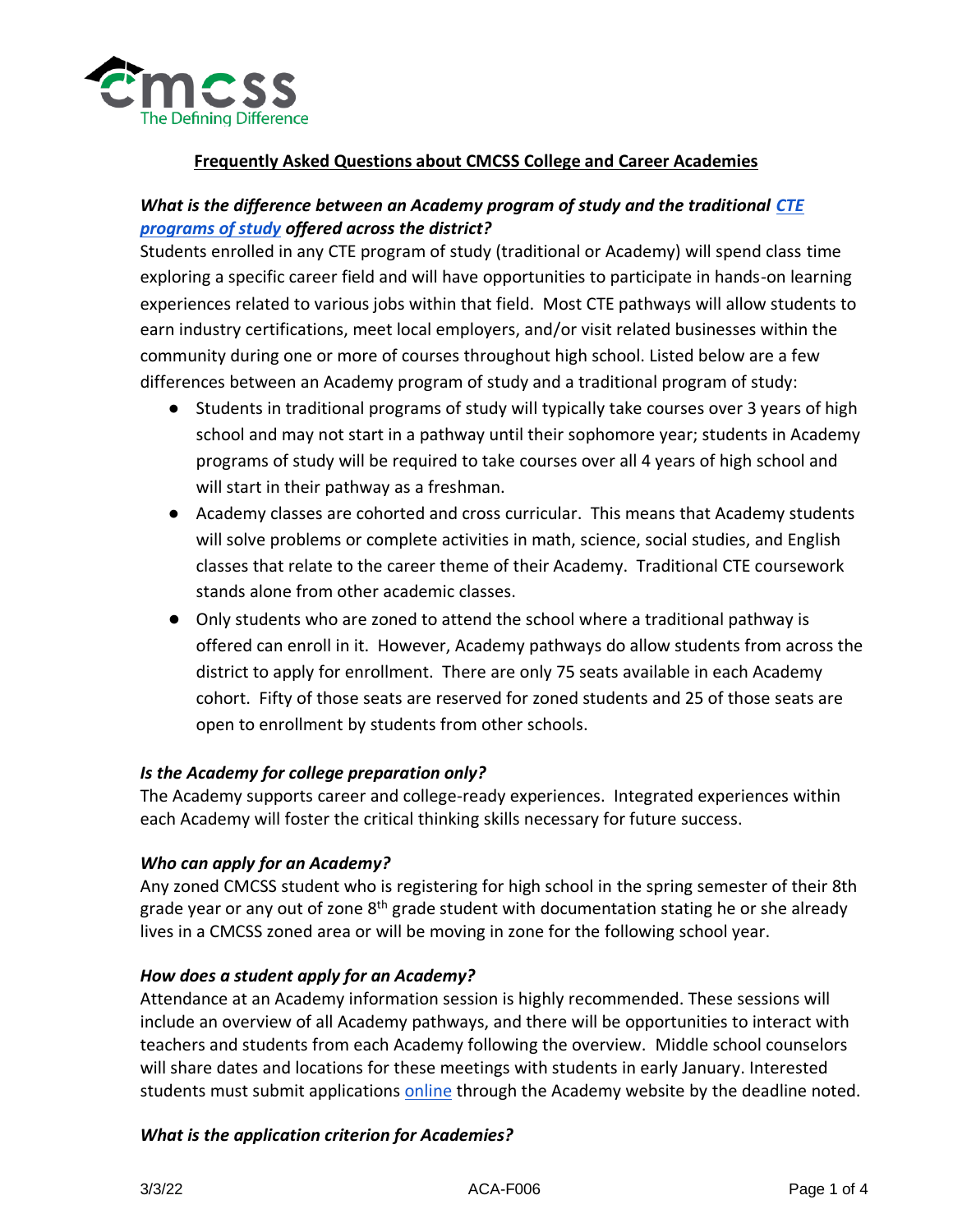

The application criterion for an Academy is purely based on student interest. However, due to the mathematical demands of the standards in the Computer Information Technology Academy (CITA) at Northeast High School and the STEM Academy at Kenwood High School, students applying to CITA or the STEM Academy should have demonstrated strong mathematical skills in 8<sup>th</sup> grade to be successful.

#### *Once a student has applied, what process is followed for selection?*

Each Academy has a maximum capacity of 75 students; 50 seats are reserved for the zoned feeder school and the remaining 25 seats are reserved for out of zone applicants. If an Academy has more than 75 applicants, a lottery will be held to determine the selection of students. Students and parents will be notified of their selection status within three weeks of the application window closing and orientation/registration sessions for the Academy will begin soon after.

#### *If a student is not selected for the Academy will he or she still have a chance to attend?*

Each Academy will maintain a waitlist through the start of each school year. If other students who were selected choose not to register, the Academy will contact students on the waitlist.

# *What is the withdrawal policy if a student changes his or her mind about attending the Academy?*

It is critical that a student who applies for an Academy does so based on his or her interest in the career theme of the Academy. The only time a student can withdraw from an Academy is at the end of a semester. If a student withdraws from an Academy, he or she must return to his or her zoned high school. Once enrolled in an Academy, student grades, attendance, and behavior will play a factor in continued enrollment.

# *What if a student is admitted to the Academy but decides he or she no longer wants to take the Academy pathway classes?*

If students are attending the Academy out of zone, they must be enrolled in Academy pathway classes to remain at the school of choice. If the student, at the end of a semester, decides to enroll in classes that are not aligned with the Academy pathway, he or she will be withdrawn from the Academy and asked to return to his or her zoned high school.

### *If a student decides to withdraw from an Academy, will his or her graduation status be affected?*

Each student must earn a minimum of 3 credits in the specific Focused Elective Group he or she has chosen. Since elective courses and programs vary from school to school, a student may not be able to complete his original focused elective requirements when changing schools. In such instances, the student would be asked to select a new Focused Elective Group and would be required to complete 3 credits from that new group.

### *If a student didn't belong to an Academy as a freshman, can he or she apply to an Academy as a sophomore?*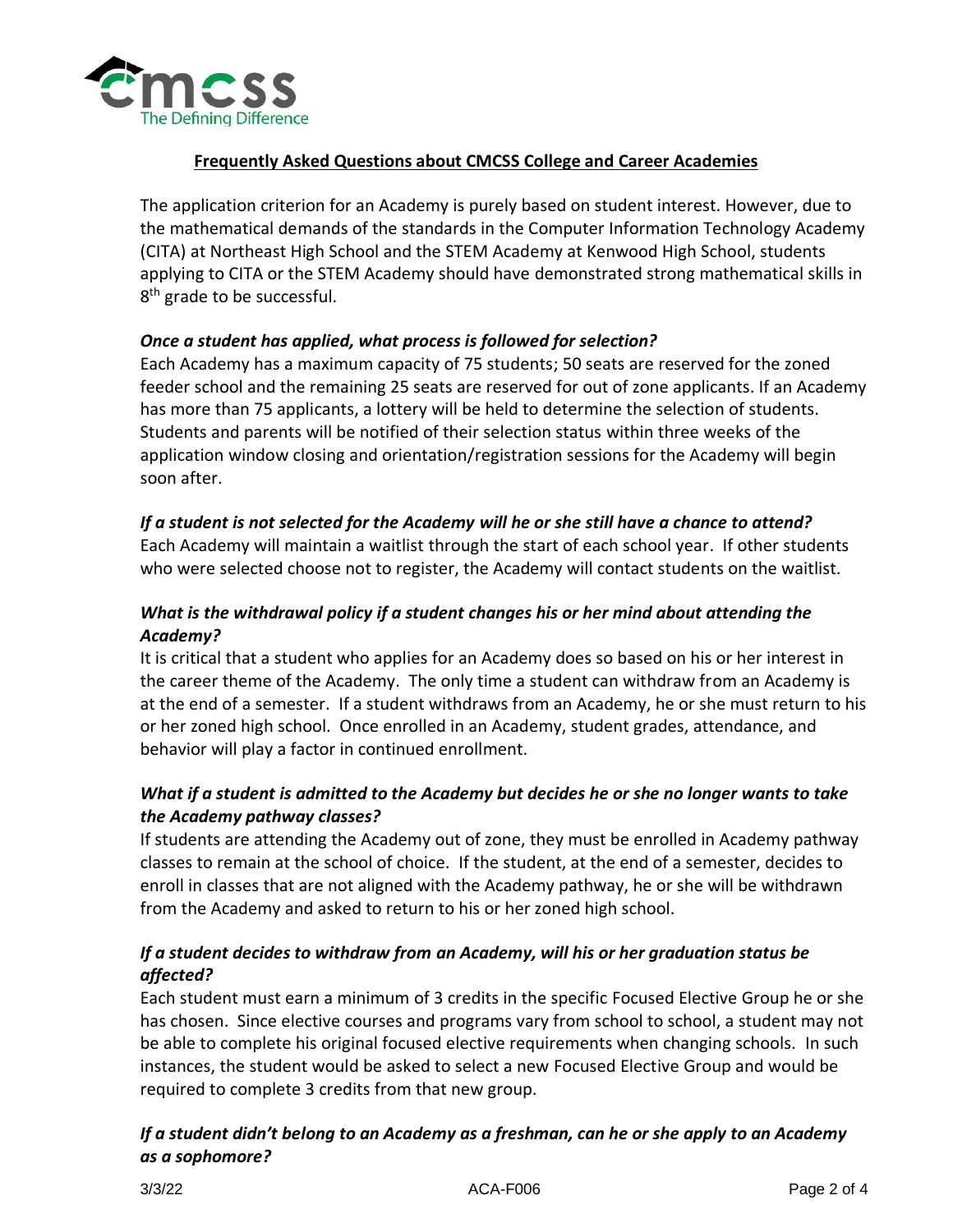

A student should confer with the Academy counselor at each high school to inquire about entering an Academy as a sophomore. Graduation requirements, prerequisite classes, and cohort sizes will all play a factor in whether or not a student can be admitted into an Academy as a sophomore.

# *If a student decides to withdraw from an Academy, will that affect his or her ability to compete in sports?*

Once a student has been accepted to an Academy, he or she is now considered a member of that school. If a student chooses to practice or play on a school sports team and then leave the Academy, the student should speak with the Athletic Director about eligibility rules for transfer students before withdrawing, as he or she must follow the existing transfer or hardship policies established by the TSSAA. See the [TSSAA website](http://www.tssaa.org/) for further clarification.

# *What transportation options are available if a student chooses an Academy not offered at his/her zoned school?*

Parents are responsible for transportation to the Academy if it is located outside of the student's zoned school. In an effort to provide limited, sustainable transportation options, we have established bus transportation partnerships as follows: students may travel between:

- KHS and WCHS
- MCHS and CHS
- NEHS and RHS
- WCHS and NWHS
- NWHS and KHS

If interested in the partnered bus transportation option, a parent or guardian would request transportation during the Academy application process.

# *How will a student's schedule be affected if he or she opts to utilize the out-of-zone bus transportation?*

Due to the timing of bus transportation for students attending out of zone Academies, students riding the bus back to their zoned school cannot attend a full  $7<sup>th</sup>$  period class. Because students only need to earn 22 credit hours to complete their high school diploma, a six-period schedule will suffice for graduation requirements. However, most college admission requirements expect more than 22 credits. As a result, students utilizing out-of-zone bus transportation should confer with their school counselor about the option to complete online courses. When completing the out-of-zone registration form during registration, please review the online options with the Academy counselor.

# *If a student is currently homeschooled or attending a private school in Clarksville, can he or she apply to a CMCSS Academy?*

A student who is not currently enrolled in a CMCSS school, but lives in Clarksville may complete an application for joining an Academy. If an unenrolled student is offered a seat in an Academy, that student would need to complete the [registration process](https://www.cmcss.net/registration/) for the fall semester in the